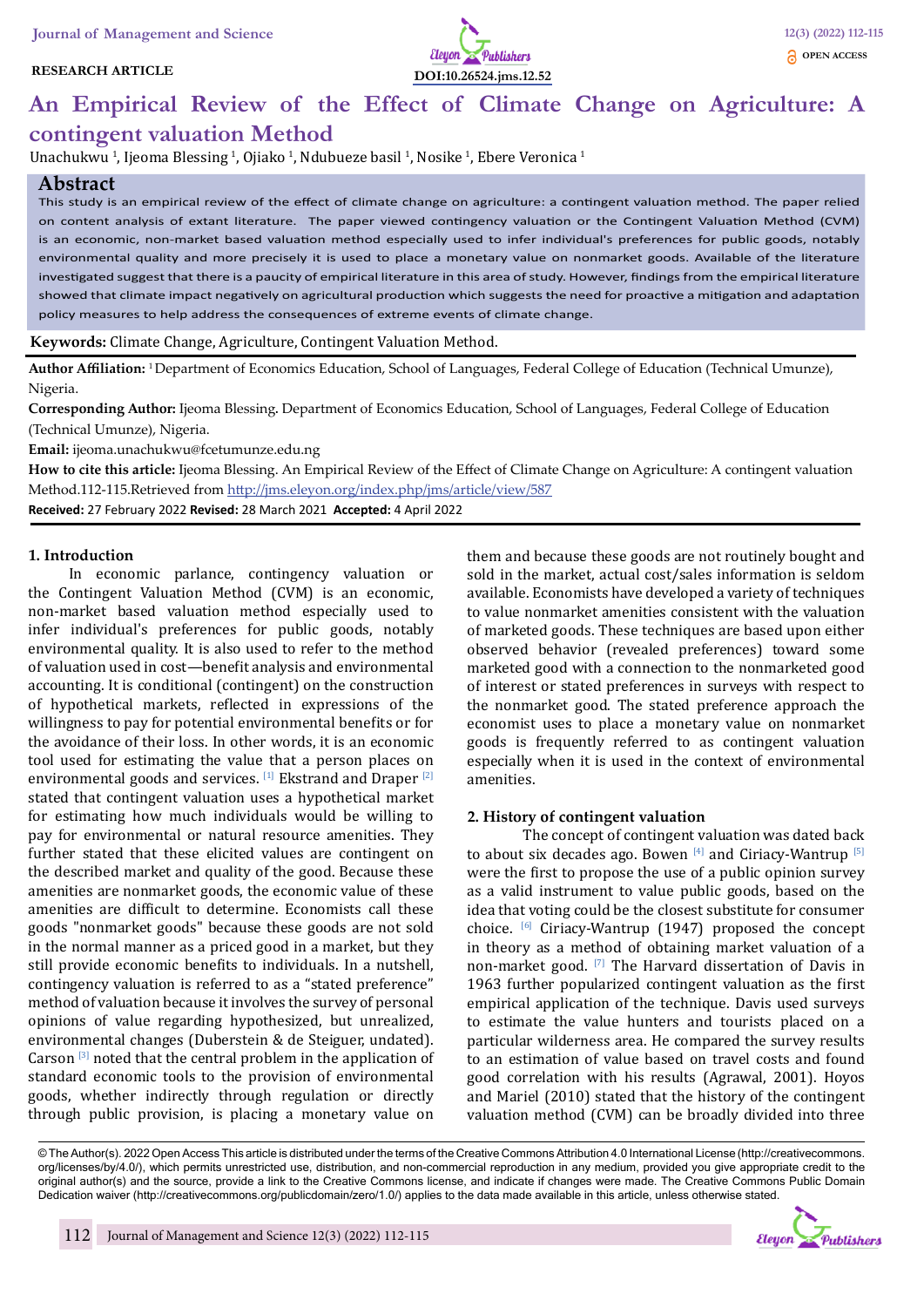periods. In the first period (1943-1989), covering the origins of the method up to the Exxon Valdez accident, the CVM conforms as an alternative to revealed preference methods, such as the travel cost method (TCM), especially in the field of outdoor recreation. In the second period (1989-1992), the extensive debate following the Exxon Valdez oil spill stimulated further research on the theory and empirics of stated preferences for non-market valuation techniques. Finally, from 1992 onwards, the CVM has been consolidated as a non-market valuation method, being accepted at both an academic and a political level.

As earlier stated the concept is based on placing a monetary value on non-market goods. According to Giudedice and Paola  $[8]$ , the method proposes to evaluate nonmarket assets through the simulation of a hypothetical market in which users are asked to declare their "willingness to pay" (WTP) or "Willingness to Accept" (WTA) for particular goods granted in use. The choice between the two options (WTP) or WTA) derives from their potentiality in solving specific cases of assessment, and to the ability that have to support the decision making processes. Giudedice and Paola (2016) posit that contingent valuation method is the only method that can explain both the non-user values (option value, bequest value, existence value) the user values for amenities, the amount of which can't be ascertained by examining subjective behoviours).

#### **3. Climate Change**

Climate change is a global threat that extends into the future for decades or even centuries and thus it is an externality that requires a clear cut global commitment and agreement for the reduction in the emission of greenhouse gases. However, the lack of such global arrangement and commitment in mitigating the global warming and the grievous economic consequences of mitigation presents Africa the possible option of adaptation, that is, to increase resilience to the severity and consequences of extreme events of global warming.  $[9]$  The success of adaptation option is subject to the presence of a number of indicators like skills, education, infrastructure, access to resources, information, management capabilities, wealth and technology. These indicators are scarce in developing countries like Africa, thus making them vulnerable to global warming. However, for the developing countries to cope with the adaption option, early planning is imperative as preventive adaptation is more valuable and less expensive than compulsory or urgent situation adaptation. [10]

# **4. Agriculture**

The agricultural sector is an important component of Nigerian economy with over 70% of the population engaged in agriculture and agricultural related activities. [11] The sector is almost entirely dominated by small-scale resource, poor farmers living in rural areas. Agriculture is the main pillar of any economy because of the many significant roles it plays. It is a major source of food for the population, provides employment opportunities, earns foreign exchange as well as serves as sources of raw materials for the nation's industries. Increasing agricultural production can increase food availability and enhance access to rural incomes and rural welfare. Rural areas are home to 75 percent of Africa's population, most of who count agriculture as their major source of income. Fortunately,

Africa has experienced continuous agricultural growth during the last few years. Rahman and Rahman  $[12]$  noted that the principal solution to increased food production lies in raising the productivity of land given the existing varietal mix. In most countries, future sustainable agricultural growth will require a greater emphasis on productivity growth, as suitable area for new cultivation declines, particularly given growing concerns about deforestation and climate change. Agriculture still retains its position as the bulk walk upon whose solid foundation the economy of Nigeria is based. <a>[13]</a> Growth in agriculture has been linked to development in other sectors which invariably contributes to poverty alleviation. [14] Thirtle, Lin and Piesse [15] observed that development in agricultural sector has a powerful impact on poverty because it helps majority of poor people, compared with other development sectors of the economy. It is paramount, therefore, that the enterprises in the agricultural sector in Nigeria keep up with the current developments in the world.

# **5. Empirical Literature Review**

Osuafor and Ude  $[16]$  carried out a valuation of rice farmers' preferences and willingness to pay for climatesmart agricultural technologies in Southeast, Nigeria. The study revealed greater proportion of the respondents to be strongly not willing to pay for over 77.8% of the CSA technologies while barely 7.4% were mildly willing to pay. Rice farmers were strongly not willing to pay for the following CSA technologies: rainwater harvesting, cover crops method, directed seeded rice, systems of rice intensification, use of solar pumps, etc, while the CSA technologies they were mildly willing to pay for are drip irrigation and drainage management. The major reason for respondent's unwillingness to pay was: poverty (2.0%) and CSA technologies as the responsibility of the Government to farmers within the state (5.0%). For the estimated willingness to pay value, the mean monthly minimum WTP in South-East was estimated at ₦5176.7123 while the mean monthly maximum WTP for rice farmers was estimated as ₦10,926.95. Water-smart technologies (76.8%) were mostly preferred CSA technology. Based on the ordered probit regression analysis of factors influencing willingness to pay for CSA technology, primary occupation (X5), access to credit (X8) and distance to market (X12) were found to be significant.

Contingent Valuation Method (CVM) was used by Kehinde, Shittu and Osunsina<sup>[17]</sup> to examine the willingness to accept incentives for a shift to climate-smart agriculture among lowland rice farmers in Nigeria. The study used choice experiment data collected from 462 farmers in five geopolitical zones in Nigeria. Result revealed that farmers significantly (p<0.01) showed strong preference for rice varieties that have early and medium maturing as against that of late maturing varieties. Findings also revealed that preference was given to farmers that practiced intermittently flooding and rain-fed relative to continuously flooding the rice farm. Likewise, exporting straw from the farm to feed livestock was significantly (p<0.01) preferred to incorporating the straw into the soil for more than 30 days before cultivation as against straw incorporation less than 30 days.

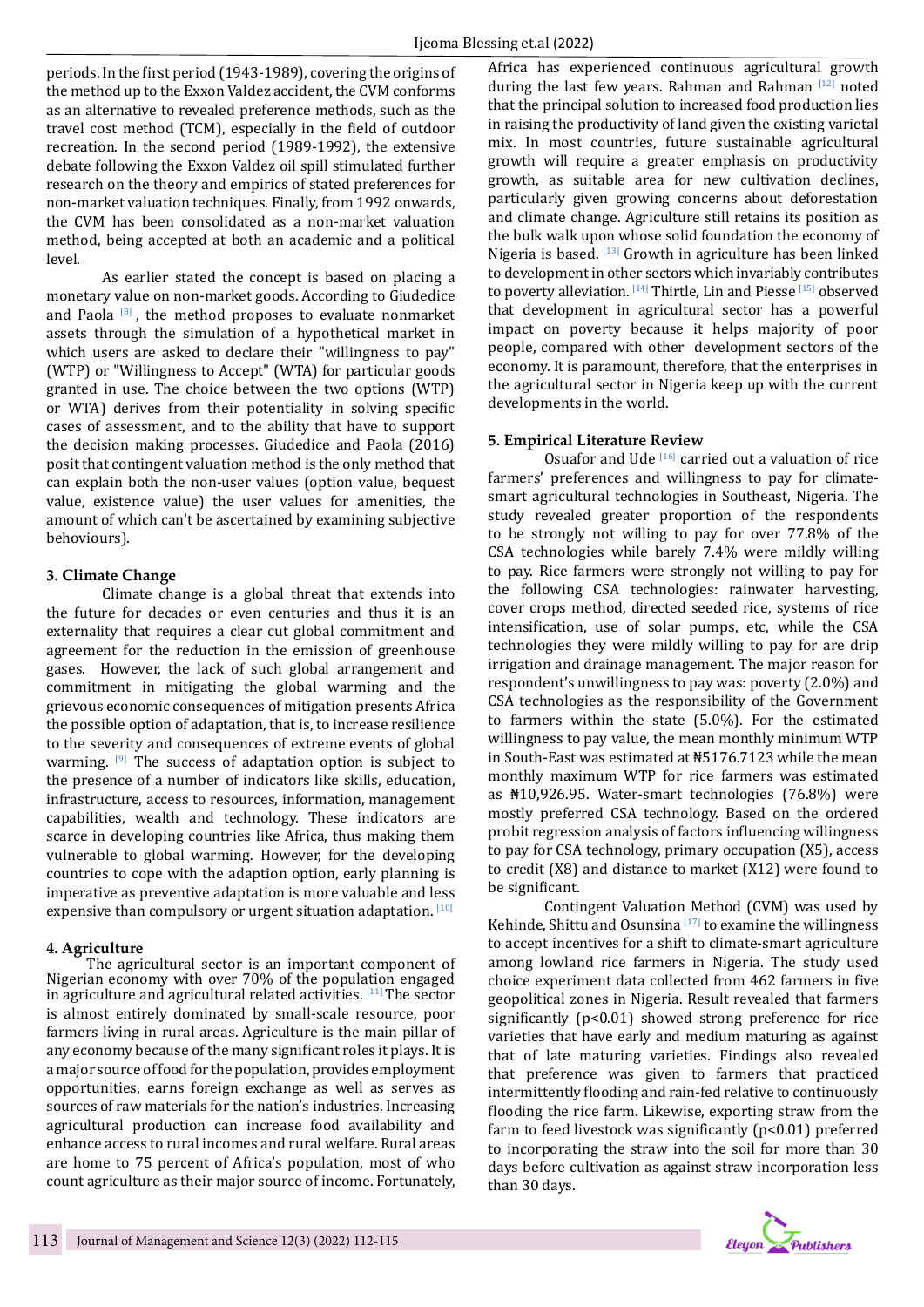Using the contingent valuation method, Fonta, Kedir, Bossa, Greenough, Sylla and Ayuk <a>[18]</a> estimated a net farm revenue per hectare for a sample of 280 cocoa farmers sampled across seven Nigerian states. This was regressed on climate, household socio-economic characteristics and other control variables by using a Ricardian analytical framework. Marginal calculations were used to isolate the effects of climate change (CC) on cocoa farm revenues under supplementary irrigated and rainfed conditions. The objective was to examine the relative importance of climate normals (average long term temperature and precipitation) in explaining net farm revenue per hectare (NRh) for supplementary irrigated and rain fed cocoa farms in Nigeria. Results indicated high sensitivity of net farm revenue per hectare to Nigerian climate normals depending on whether farms use supplementary irrigation. Average annual temperature increases and precipitation decreases are associated with net farm revenue per hectare losses for rain fed farms and gains for supplementary irrigated cocoa farms.

Ouédraogo, Barry, Zougmoré, Partey, Somé and Baki (2018) investigated farmers' willingness to pay for climate information services: evidence from cowpea and sesame producers in Northern Burkina Faso. The study used the contingent valuation method for a monetary valuation of farmers' preferences for climate information. Data were collected using a structured questionnaire from 170 farmers. The study found that 63% of respondents were willing to pay for climate information services (CIS) such as seasonal climate forecast (SCF), decadal climate information (10-DCI), daily climate information (1-DCI) and agro-advisories. The predicted value for the WTP was XOF 3496 for SCF, XOF 1066 for 10-DCI, XOF 1985 for 1-DCI and XOF 1628 for agro-advisories. The study also showed that several socioeconomic and motivation factors have greater influence on farmers' WTP for CIS. These included the gender, age, education of the farm head and the awareness of farm head to climate information.

Using an econometric Autoregressive Distributed Lag (ARDL) Bound test approach to co-integration, Akomolafe, Awoyemi and Babatunde (2018) examined climate change and its effects on agricultural outputs in Nigeria. The result shows that climate change is insignificant in influencing agricultural productivity in the short run.

Amegnaglo, Anaman, Mensah-Bonsu, Onumah and Gero  $[19]$  examined contingent valuation study of the benefits of seasonal climate forecasts for maize farmers in the Republic of Benin, West Africa based on a random survey of 354 maize farmers and to use the contingent valuation method. Results indicate that farmers need accurate seasonal climate forecasts between 1 and 2 months before the onset of rains. The most desirable dissemination channels are radio, local elders, local farmer meetings and extension agents. The most likely used farming strategies are change of: planting date, crop acreage, crop variety, and production intensification. The vast majority of farmers are willing to pay for seasonal climate forecasts, and the average annual economic value of seasonal climate forecasts are about USD 5492 for the 354 sampled farmers and USD 66.5 million dollar at the national level. Furthermore, benefits of seasonal climate forecasts are likely to increase with better

access to farmer based organisation, to extension services, to financial services, to modern communication tools, intensity of use of fertilizer and with larger farm sizes.

Banna, Afroz, Masud, Rana, Koh and Ahma <sup>[20]</sup> assessed farmers' willingness to pay for an efficient adaptation programme to climate change for Malaysian agriculture using the contingent valuation method to determine the monetary assessment of farmers' preferences for an adaptation programme. Based on the survey, 74% of respondents are willing to pay for the adaptation programme with several factors such as socio-economic and motivational factors exerting greater influences over their willingness to pay. However, a significant number of respondents are not willing to pay for the adaptation programme.

Tolunay and Bassüllü  $[21]$  examined the willingness to pay for carbon sequestration and co-benefits of forests in Turkey. The data for the estimation of maximum willingness to pay, total economic value and co-benefits of forests were collected with a questionnaire form prepared according to the contingent valuation method. Analyses have been conducted by correlation analysis and regression analysis. According to the analyses, per capita consumer/equivalent surplus or maximum willingness to pay to establish a new forest was estimated at US\$ 23.52 on average, while total economic value was estimated at US\$ 270,443,962.68.

Markantonis and Bithas  $[22]$  investigated the application of the contingent valuation method in estimating the climate change mitigation and adaptation policies in Greece. An expert-based approach. Findings that the mean WTP, as an annual household payment, was stated by the experts to stand at 229.58 euro, an amount mostly allocated to mitigation measures. Additionally, provided the policy framework remains as is, the experts stated that the national GDP's present 1.71% and future 2.75% should go towards mitigation and application measures. Similarly to the WTP, on the present-time scale, the experts slated the largest part of this GDP percentage for mitigation measures, a preference greatly influenced by the international debate on and efforts for reduction of greenhouse emissions.

# **6. Conclusion**

In conclusion, a number of literature on contingent valuation have been reviewed from various standpoints and varying literary perspectives. All the literature reviewed are in congruity in stating that contingency valuation or the Contingent Valuation Method (CVM) is an economic, non-market based valuation method especially used to infer individual's preferences for public goods, notably environmental quality and more precisely it is used to place a monetary value on nonmarket goods. Available of the literature investigated suggest that there is a paucity of empirical literature in this area of study. However, findings from the empirical literature showed that climate impact negatively on agricultural production which suggests the need for proactive a mitigation and adaptation policy measures to help address the consequences of extreme events of climate change.

**Acknowledgemet** Nill